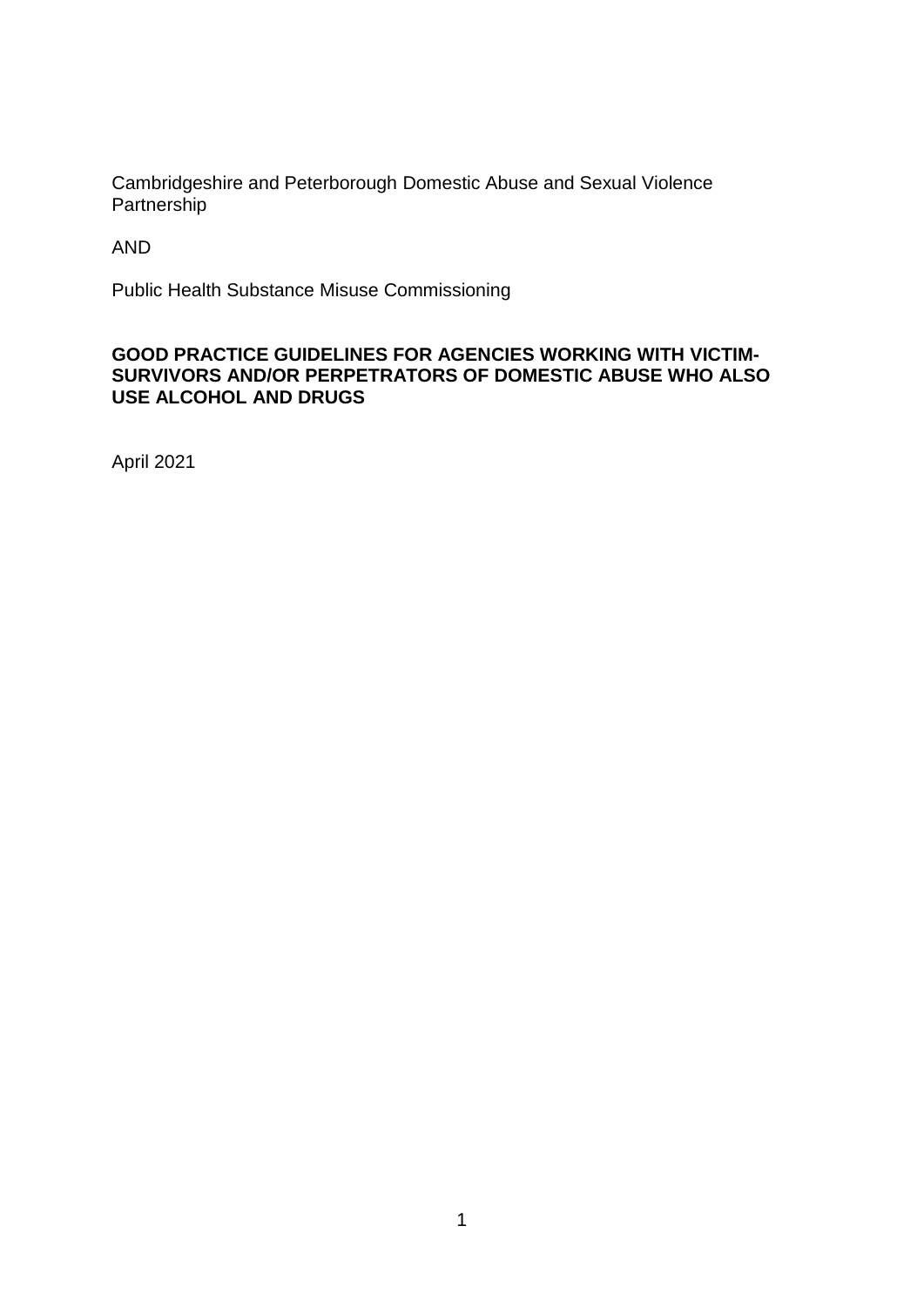# **Table of Contents**

| 1.0  |                                                                           |  |
|------|---------------------------------------------------------------------------|--|
|      |                                                                           |  |
| 3.0  |                                                                           |  |
|      |                                                                           |  |
| 5.0  | Initial contact and assessment - Substance misuse services  6             |  |
| 6.0  | Assessment and support for people experiencing domestic abuse- Substance  |  |
| 7.0  | Working with perpetrators - Substance misuse services  10                 |  |
| 8.0  | Working with victim-survivors who use substances - Refuges and specialist |  |
| 9.0  |                                                                           |  |
| 10.0 |                                                                           |  |
|      |                                                                           |  |
|      |                                                                           |  |
|      |                                                                           |  |
|      |                                                                           |  |
|      |                                                                           |  |
|      |                                                                           |  |
|      |                                                                           |  |
|      | SUPPORT FOR PEOPLE WITH SUBSTANCE MISUSE ISSUES  19                       |  |
|      |                                                                           |  |
|      | NICE QUALITY STANDARD FOR DOMESTIC VIOLENCE AND ABUSE 20                  |  |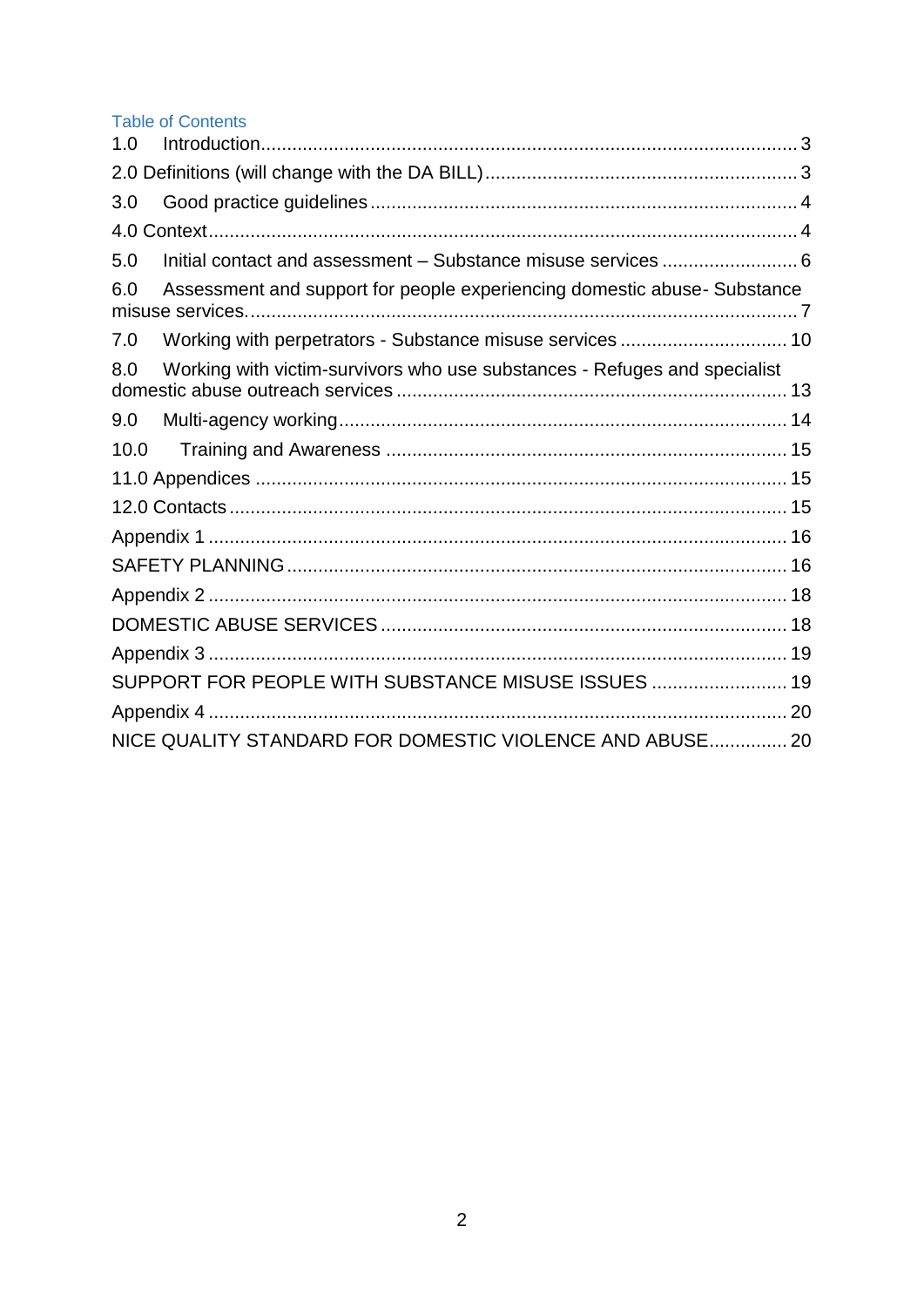### <span id="page-2-0"></span>**1.0 Introduction**

- 1.1 Cambridgeshire and Peterborough Domestic Abuse and Sexual Abuse Partnership work firmly from the perspective that there is not a causal link between substance use and abuse; alcohol or drug use should never be accepted as an excuse for violent or abusive behaviour.
- 1.2 Domestic Abuse is recognised as a gendered crime, with men abusing current or former female partners. Women are more likely to experience repeat victimisation and are more likely to be killed by their male current or former partners. For this reason, this document refers to victim-survivor as women. The document recognises that men are also victims of domestic abuse as well as parents who are being abused by their children. Moreover, it acknowledges that domestic abuse also occurs within same sex relationships. When working with victims of domestic abuse, drug and alcohol treatment services should always aim to improve social functioning and self-efficacy, empower the service user and increase their life chances through addressing their drug or alcohol treatment needs. It is recognised that there are circumstances when progress in treatment for a person suffering from domestic abuse could potentially escalate abuse. For example, where a service user is involved with another user in a relationship centred around mutual drug use, that person's move away from drug use may further destabilise the relationship and increase the risk of more abuse taking place. In such circumstances, services should work closely with the service user and other agencies to ensure that they are able to remain as safe as possible.
- 1.3 Drugs and alcohol are often used problematically to help a victim-survivor cope with past trauma, or the trauma of recent domestic abuse. Some victimsurvivors may use drugs or alcohol during a relationship with their partners as a form of bonding. For some victim-survivors, they may feel drugs and alcohol are the only things they can depend on to cope with the pain of trauma.

### <span id="page-2-1"></span>**2.0 Definitions (will change with the DA BILL)**

2.1 Domestic Abuse Definition

From the 31 March 2013 the Government extended the definition of domestic violence and abuse to include young people aged 16-17 as well as wording to capture coercive control. The new definition is:

"Any incident or pattern of incidents of controlling, coercive or threatening behaviour, violence or abuse between those aged 16 or over who are or have been intimate partners or family members regardless of gender or sexuality.

This can encompass but is not limited to the following types of abuse:

- psychological
- physical
- sexual
- financial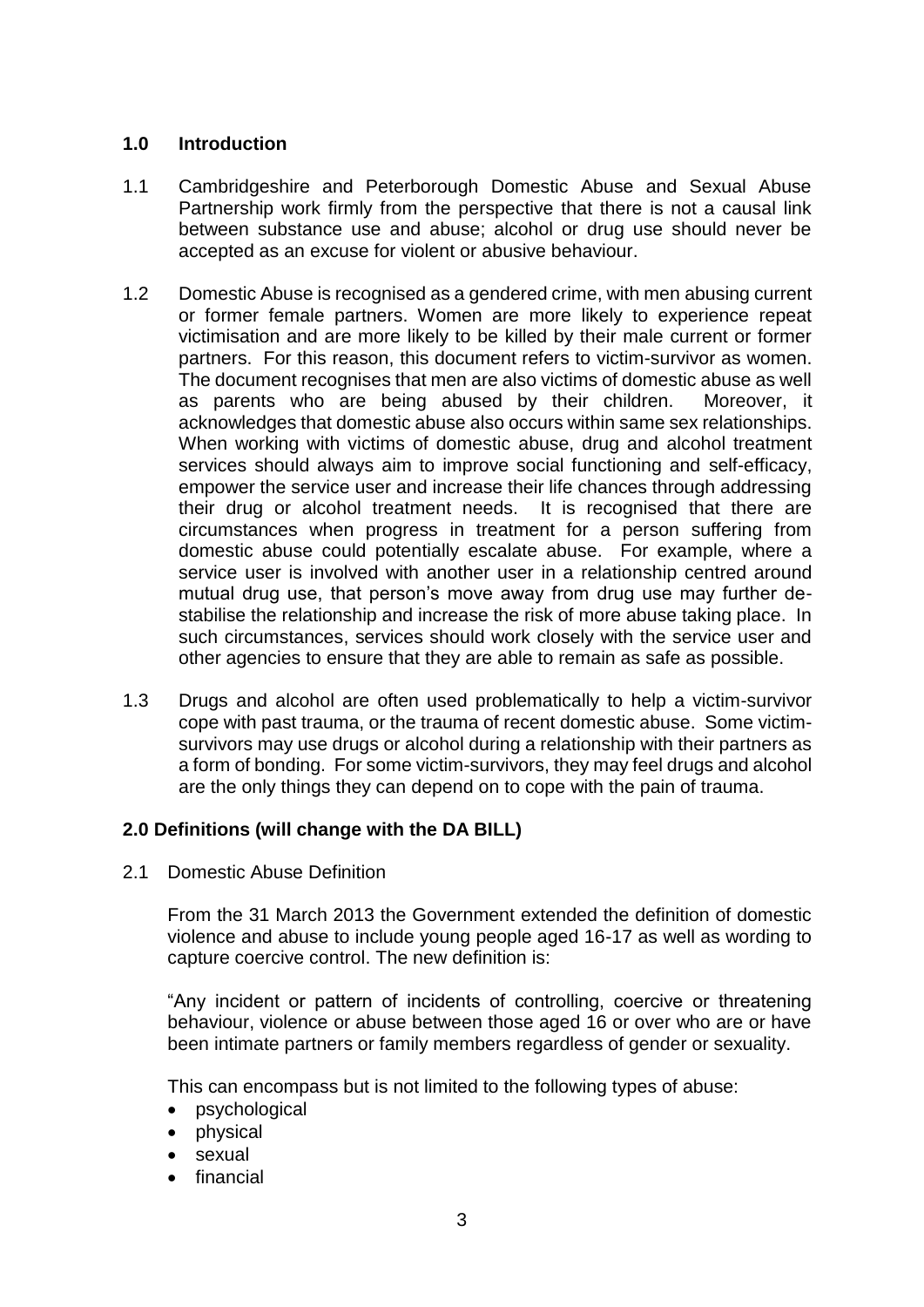• emotional

Controlling behaviour is: a range of acts designed to make a person subordinate and/or dependent by isolating them from sources of support, exploiting their resources and capacities for personal gain, depriving them of the means needed for independence, resistance and escape and regulating their everyday behaviour.

Coercive behaviour is an act or a pattern of acts of assault, threats, humiliation and intimidation or other abuse that is used to harm, punish, or frighten their victim.

This definition includes so called 'honour' based violence, female genital mutilation (FGM) and forced marriage, and is clear that victims are not confined to one gender or ethnic group."

2.2 Substance Use

For the purposes of these guidelines, substance use refers to the use of illicit drugs, prescription medicines, solvents or alcohol, which harms health or functioning. It may take the form of physical or psychological dependence or be part of a wider spectrum of problematic or harmful behaviour.

## <span id="page-3-0"></span>**3.0 Good practice guidelines**

The following guidance is aimed at:

- Substance Misuse Treatment Services
- Domestic Abuse Services, including Refuges

# <span id="page-3-1"></span>**4.0 Context**

- 4.1 Survivors, domestic abuse and substance use:
- 4.1.2 Women who experience domestic abuse or sexual violence are more likely to problematically use prescription drugs, alcohol, and illegal substances than woman who have not suffered trauma.
- 4.1.3 For a woman experiencing domestic abuse, alcohol and drugs can represent a wide range of coping and safety strategies. Women may have started using legal drugs prescribed to alleviate symptoms of a violent relationship. Women may turn to alcohol and drugs as a form of self-medication and relief from the pain, fear, isolation, and guilt that are associated with domestic abuse. Alcohol and drug use can help eliminate or reduce these feelings and therefore become part of how she copes with the abuse<sup>3</sup>.

<sup>1</sup> <sup>3</sup> The Stella Project (2003) Separate Issues Shared Solutions – Report from the Launch of the Stella Project (Greater London Alcohol and Drug Alliance and Greater London Domestic Abuse Project) p3.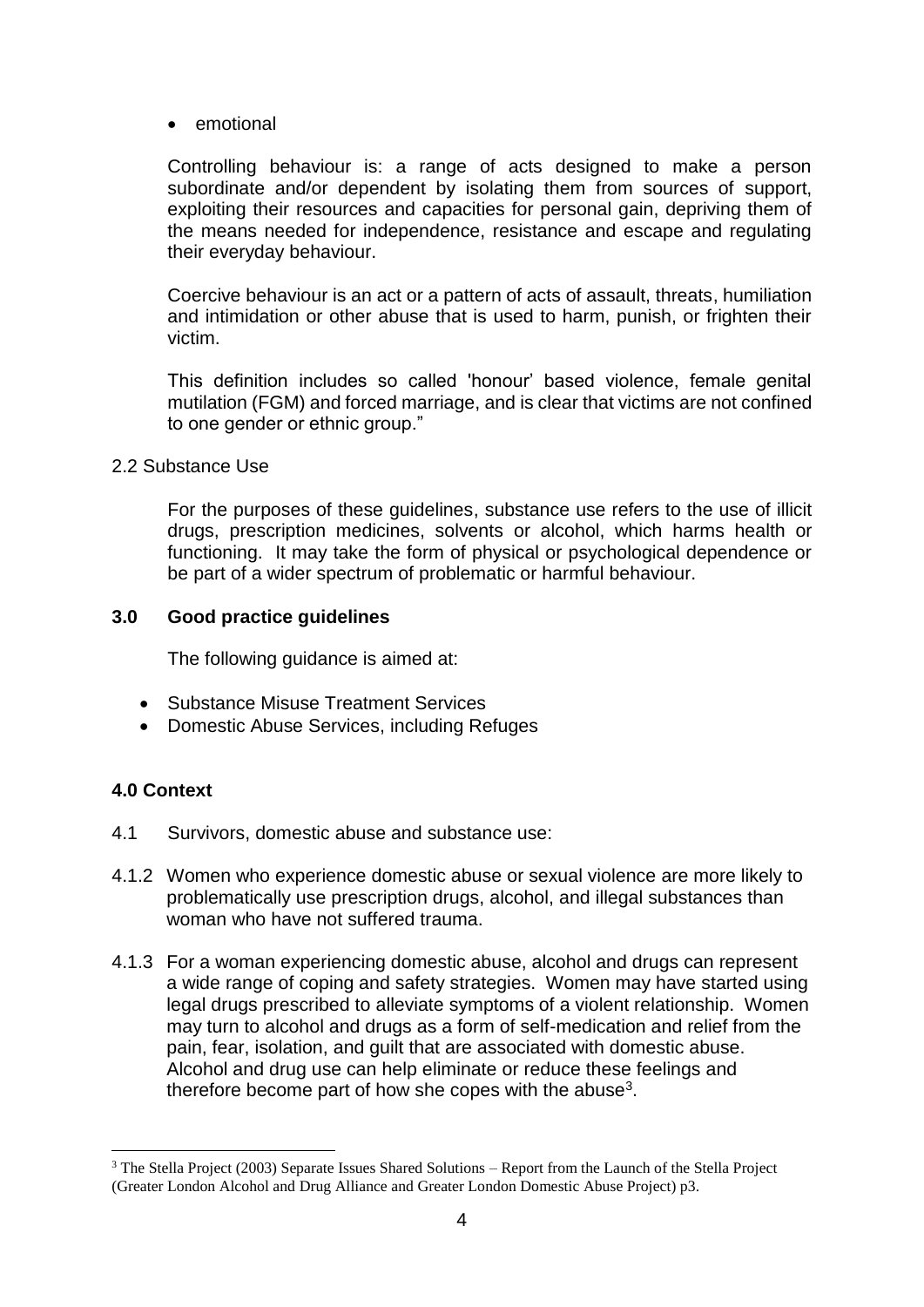- 4.1.4 Women can be coerced and manipulated into alcohol and drug use. Evidence exists to show that perpetrators may often introduce their partner to alcohol or drug use to increase her dependence on him and to control her behaviour<sup>4</sup>. Furthermore, any attempts by the woman to stop her alcohol or drug use are threatening to the controlling partner and some abusive men will actively encourage women to leave treatment.
- 4.1.5 Women in abusive relationships are also at risk of sexual exploitation. Women may be coerced into prostitution by their partner to fund the partner's drug use; these relationships will invariably be based on power, control, or the use of abuse.
- 4.1.6 It can also be the case that the relationship between a woman's alcohol and drug use and her experiences of domestic abuse may not be linked; they may use for reasons outside of or predating the domestic abuse.
- 4.1.7 For women who are using substances, leaving an abusive relationship may have extra complications. Women may also have their cognitive functioning and motor co-ordination impaired and are therefore less able to make plans for their safety. She may face greater isolation because of her substance misuse. The stigma of substance misuse may act as a barrier in people seeing her experience of domestic abuse or in offering support. The illegality of drug use may mean that she does not see calling the police to be an option. If she leaves, she may also be leaving her access to drugs and facing possible withdrawals with no support and regardless of whether she feels she wants or is able to do this. In going to another area her ability to maintain her anonymity and safety can be jeopardised by her need to access substances.
- 4.1.8 Historically services have often not felt able to meet the needs of women fleeing domestic abuse who misuse substances. As such these women have often been officially excluded from services such as refuges; although it is acknowledged that refuges do accommodate such women. However, it remains that this group of women are particularly vulnerable to long-term experiences of abuse in that they have fewer options as to where to go to find help, support, or safety. It is therefore important to ensure a woman is referred to appropriate services to address both her domestic abuse and substance use support needs.
- 4.1.9 Given the overlap of the two issues, it is not surprising that both sectors will often serve the same women. While services that deal specifically with domestic abuse or substance use exist, few agencies are currently equipped to provide the range of services needed by survivors or perpetrators of domestic abuse who also experience substance use problems.
- 4.1.10 Studies suggest that outcomes for the survivor are more likely to be positive if the domestic abuse and substance use are addressed at the same time. The two issues need to be approached in an integrated, holistic way; joint working

1

<sup>4</sup> The Stella Project (2003) Separate Issues Shared Solutions – Report from the Launch of the Stella Project (Greater London Alcohol and Drug Alliance and Greater London Domestic Abuse Project) p3.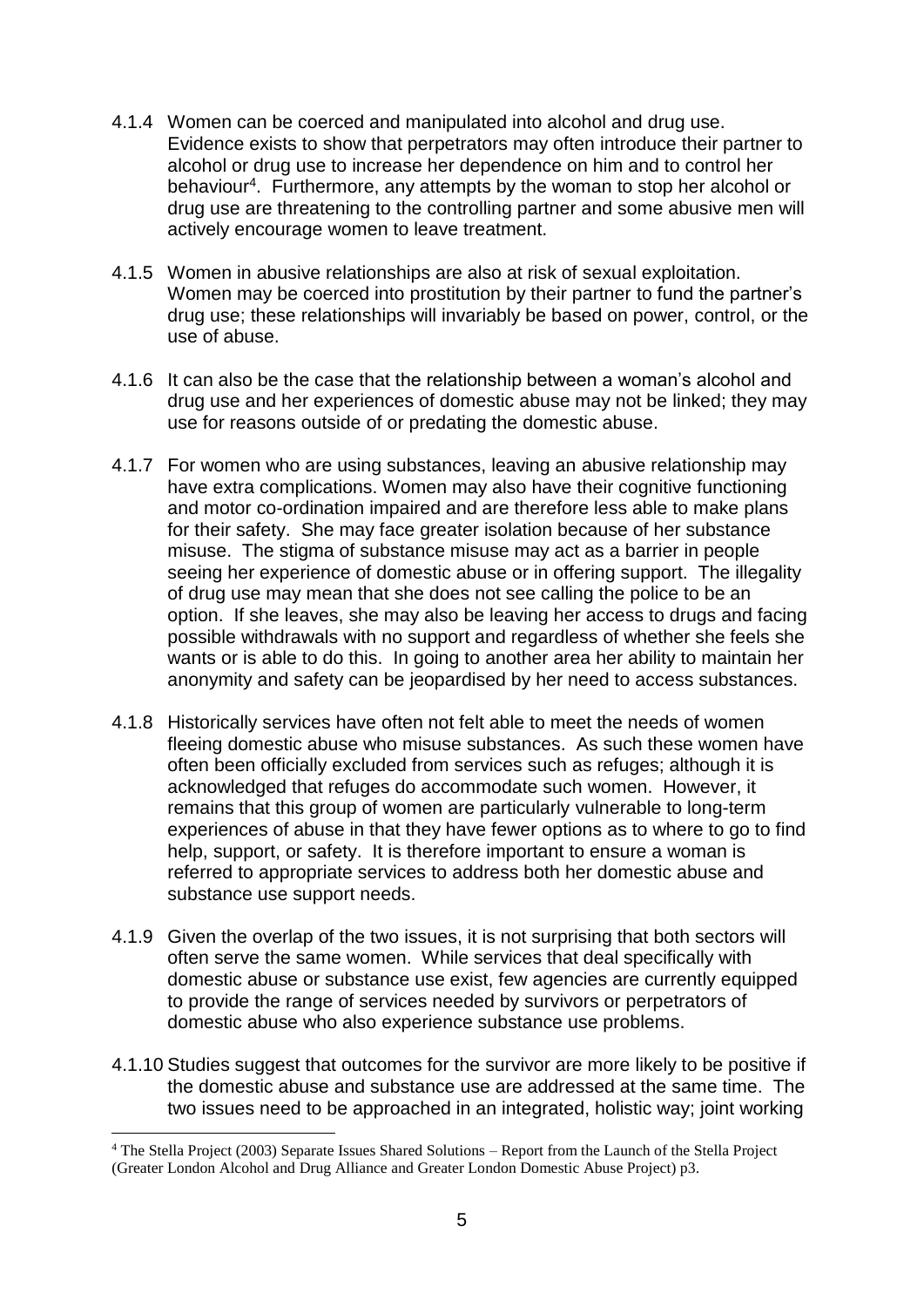across the domestic abuse and substance use sectors is therefore the only logical way forward.

- 4.1.11 Perpetrators, domestic abuse and substance use:
- 4.1.12 Whilst it is important to recognise that abuse can occur in same sex relationships and to men by women, most domestic abuse is experienced by women and children and perpetrated by men.
- 4.1.13 Men who abuse may use their own or their partners' alcohol or drug use as an "excuse" for his abuse. He may threaten to expose her use. He may be her supplier and he may increase her dependence on him by increasing her dependence on drugs<sup>5</sup>.
- 4.1.14 Even though alcohol, drugs and abuse to women often co-exist, there is no evidence to suggest a causal link. In addition, no evidence exists to support a "loss of control caused by intoxication" explanation to abuse, research and case examples show that men exert a huge amount of power and control, even when sober.
- 4.1.15 Even when physical assaults are only committed whilst intoxicated these perpetrators are likely to be committing non-physical forms of abuse when sober. It should never be assumed that by working with a perpetrator's substance use the violent behaviour will also be reduced, in fact the abuse may increase when substance use is treated. It is therefore vital to include assessments of whether someone may be a perpetrator of domestic abuse in any assessments and interventions in relation to substance use.
- 4.1.16 Intervention outcomes are more likely to be positive if the perpetrator's domestic abuse and substance use are addressed at the same time. However, there is little evidence of the effectiveness of perpetrator interventions. Relevant information should be shared as part of multi-agency working, where risk may increase due to drug or alcohol treatment, or disclosures from the client.

### <span id="page-5-0"></span>**5.0 Initial contact and assessment – Substance misuse services**

- 5.1 Where clients approach a substance misuse agency, they should automatically be asked about past & current domestic abuse as part of the assessment process. Research has shown that people prefer to be asked and find it easier to disclose if asked directly.
- 5.2 Assessments must occur in a safe place so that clients have the safety in which to disclose domestic abuse. Women should be asked if they would prefer to talk to a female worker and if possible be offered a female support worker for ongoing work if this is requested.

1

 $<sup>5</sup>$  Holly Taylor (2003) Making the Links between Domestic Abuse and Substance Misuse – An Evaluation of</sup> Service Provision in Tower Hamlets (Tower Hamlets Domestic Abuse Team) p8.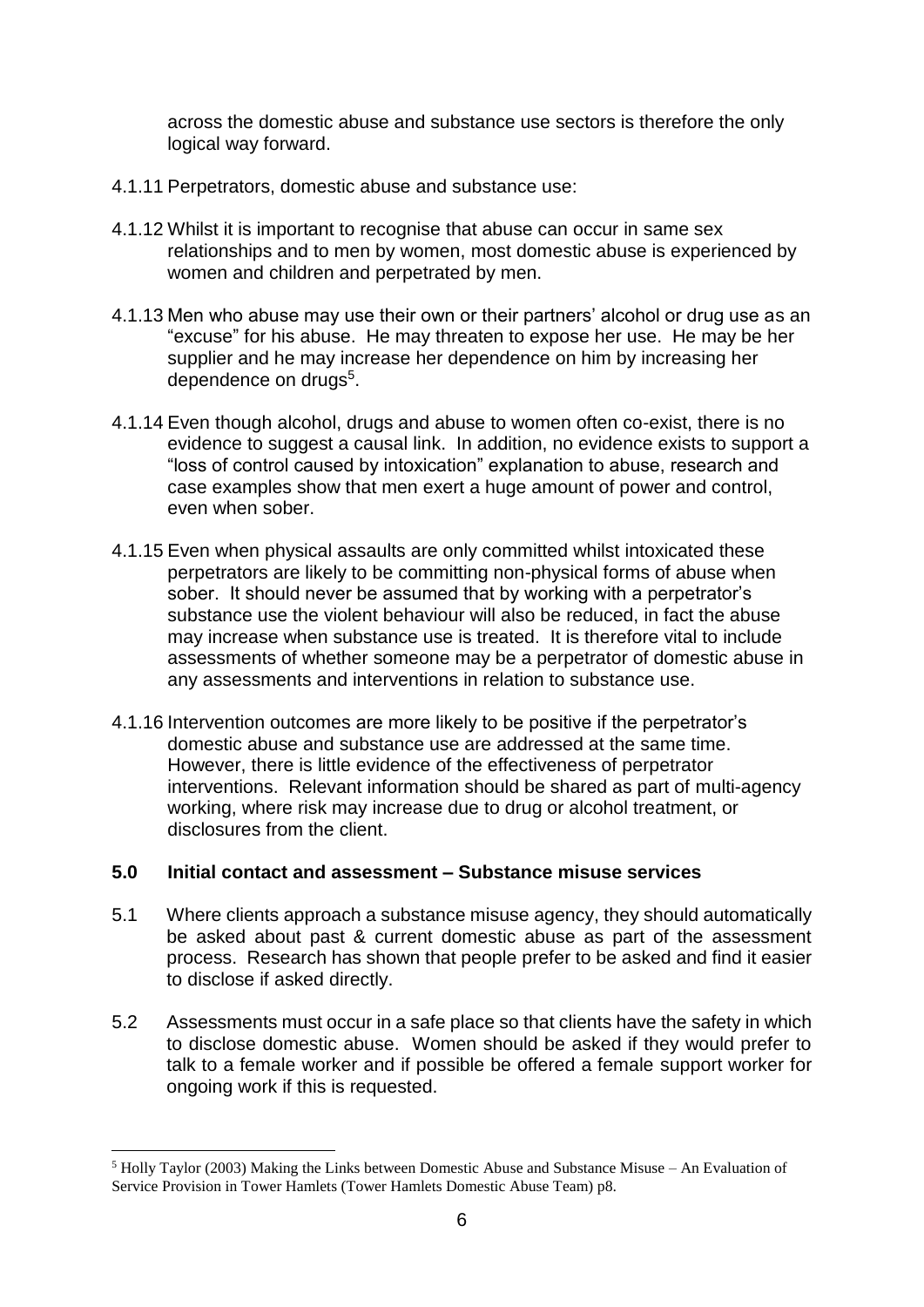- 5.3 Assessment should take place away from the presence of their partners and children. Where assessments are carried out over the phone, you should ask whether the client is alone. Although you will not be able to confirm that the client is in fact alone, if at any time you become concerned about potential domestic abuse behaviours you should aim to organise a face to face assessment.
- 5.4 Many are unaware that acts of restraint, coerced sex and threats of abuse are considered domestic abuse. They may answer "no" if asked if they have ever been abused but may answer differently if asked if they have ever been pushed, grabbed, shoved etc. Workers therefore need to ask direct questions and actively look for signs of domestic abuse. Some may not be ready to disclose domestic abuse during an initial assessment but may do so at a later stage. Therefore, asking about domestic abuse must not be a "one off".
- 5.5 Failure to identify abuse will have a detrimental impact on support plans and effectiveness of interventions.
- 5.6 Domestic abuse is an important indicator of risk of harm to a child or young person. Where domestic abuse and/or substance use is disclosed the needs of children and young people must be assessed including an assessment of risk. Workers need to ensure children or young people are safe and should refer to safeguarding procedures.

#### <span id="page-6-0"></span>**6.0 Assessment and support for people experiencing domestic abuse-Substance misuse services.**

- 6.1 All service users need to have confidence in the agency's policies and workers' attitudes before they are likely to disclose. It is important not to make assumptions, but to listen and encourage the client to discuss their experience.
- 6.2 There is a clear link to child protection issues; children experience domestic abuse when there is abuse of their mother or father, and it is be harmful to children and young people, emotionally and sometimes physically.
- 6.3 The substance misuse service should ensure that all screening and assessment tools that are used include specific questions in relation to domestic abuse. It is important that questions are asked along the treatment journey, rather than just on initial assessment. It may also be the case that a victim/survivor won't disclose when first asked.
- 6.4 Clients may disclose domestic abuse at any point during the support process. Once domestic abuse is identified assessment and support plans should focus on the impact of interventions and non-intervention on a victim-survivor's safety.
- 6.4.1 Where domestic abuse is disclosed by the victim-survivor, best practice would be to use the DASH RIC to assess the level of risk, this can be downloaded from [www.cambsdasv.org.uk](http://www.cambsdasv.org.uk/) and a copy saved in the organisation's records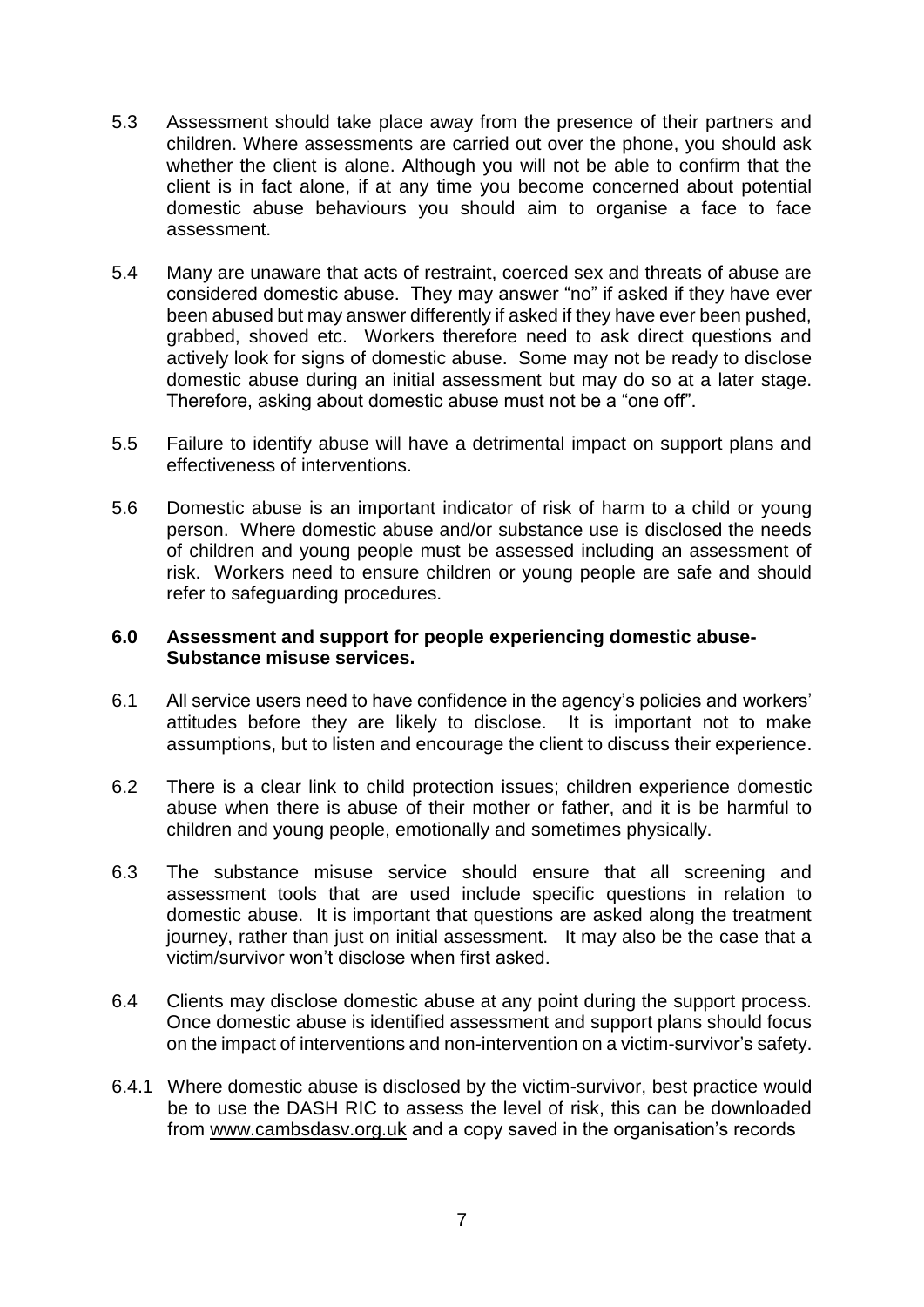- 6.4.2 A score of 14 or above would indicate a high level of risk, and a referral to the IDVA service would be expected. Where there is a score of 17+, this would need to be referred to MARAC, using the IDVA email address.
- 6.4.3 If the score is less than 14, but in your professional judgement you believe there is a significant risk of serious harm or homicide, please send this to the IDVA service, outlining what your specific concerns are in the case.
- 6.5 When the treatment service is actively engaged with a service user experiencing domestic abuse it should ensure that a flexible service is offered. This should include offering appointments at times and locations that are most helpful to the service user. Treatment must be offered in the context of the abuse, with consideration made to the reason's appointments are not attended or the factors which may influence a lapse. It should be acknowledged that a victim-survivor may be controlled by their partner and unable to attend sessions. Professional curiosity is key.
- 6.6 Considerations of reducing harm should include a consideration of how interventions and treatment may reduce the harm of domestic abuse. (e.g. Prescribing may enable a woman to either leave her partner, to stay in refuge, or, to gain her own control of her use if she is remaining in relationship.) Medication may be a method of control for the abuser, so different prescribing and dispensing regimes must be considered in this context.
- 6.7 Support plans must include safety needs. Short term and long-term safety planning should be undertaken with the victim-survivor. (Appendix 1).
- 6.8 Workers should support the victim-survivor to make their own choices. Clients should be given the choice of accessing specialist services where possible. Access to local support services should be offered including:
	- Referral to IDVAs where appropriate (Young People or from Eastern European countries)
	- Domestic abuse outreach support services such as Refuge, Cambridge Women's Aid, Peterborough Women's Aid
	- National Domestic Abuse Helpline (women), Men's Advice Line (Men)
- 6.9 Substance use may be used as a way of controlling the victim and therefore the abuse may increase or resume when her alcohol or drug use is changed or treated.
- 6.10 Accessible information should be provided about specialist domestic abuse support services, refuge provision and legal options. Be careful not to give out leaflets/information which may be found by the abuser and increase risk of harm.
- 6.11 Women's alcohol or drug use should be seen in the wider context of the woman's relationships and her health. As such workers need to help the woman explore the relationship between her experience of abuse and her alcohol or drug use. This may also include the trauma of past abuse Where it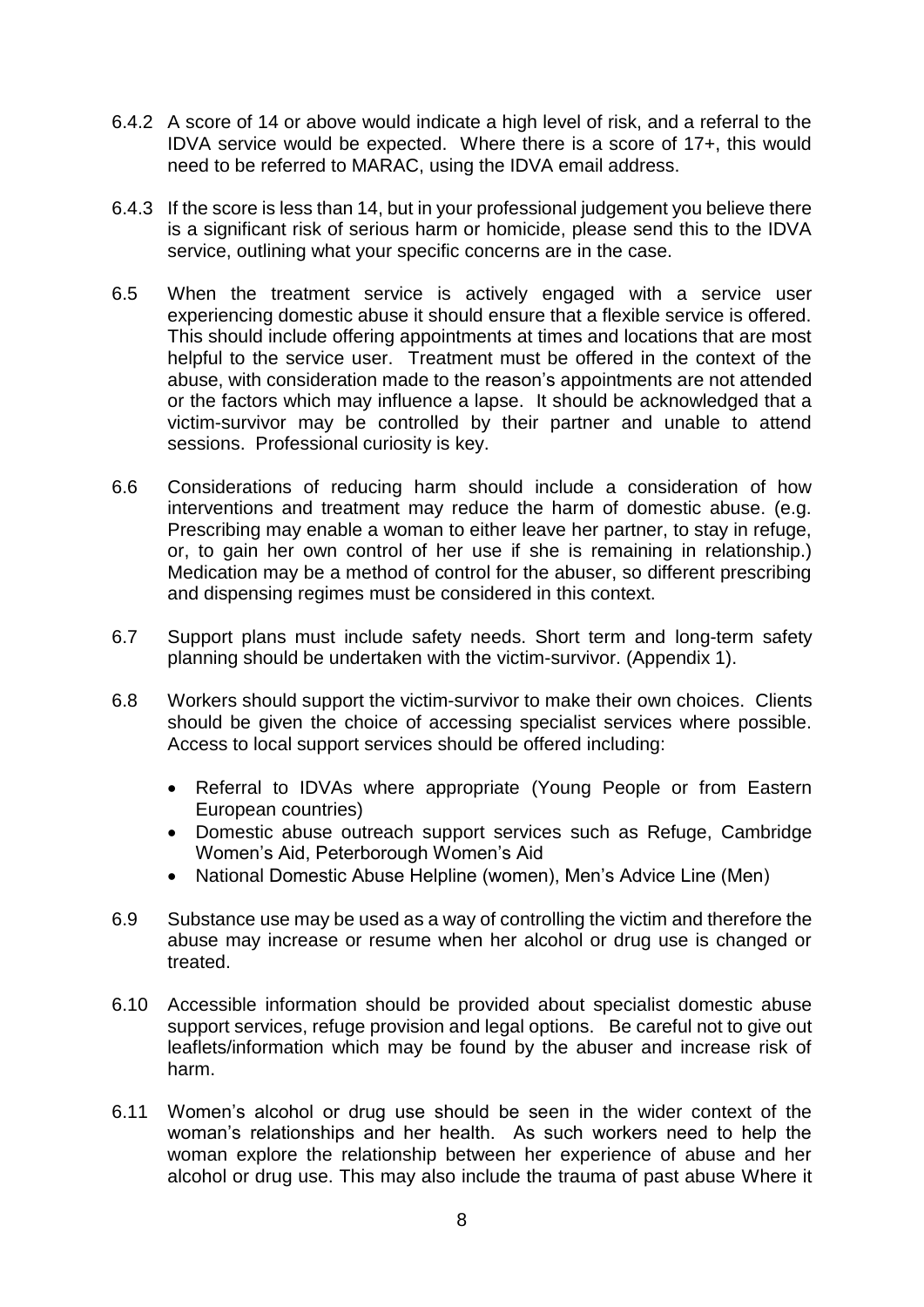is felt that a woman needs specialist support for discussing trauma, the client should be referred to an appropriate service that enables her to explore this trauma.

- 6.12 There is a high risk to women and children's safety whether they stay with or leave the abuser. However, separation does increase risk of significant harm and homicide; workers need to be aware of this when assisting a woman to plan to leave and where possible this should be done in conjunction with specialist domestic abuse services.
- 6.13 If a woman using substances is fleeing domestic abuse there are a number of accommodation options open to her such as refuges, local authority emergency housing accommodation, hostel accommodation, friends or relatives. In looking at the suitability of each of these options workers should consider with the women the following:
	- Her safety needs and any continued risk posed to her and her children by the perpetrator.
	- Her support needs both in relation to the domestic abuse and her alcohol or drug use.
	- Her feelings about living communally considering her continued alcohol or drug use, the rules of the refuge or other accommodation and the potential impact her use may have on other residents and their children.
	- Whether she is presenting as stable or chaotic.
	- Her feelings about sustaining independent living.

If possible, doing this in conjunction with specialist domestic abuse support, or advice from specialist services will increase safety and reduce risk, as separation can be very dangerous for a victim.

- 6.14 Assessments as to the suitability of accommodation should be made jointly by the alcohol/drug worker, the refuge (or other accommodation provider) and the victim.
- 6.15 If supporting a referral, alcohol/drug workers have a duty to share relevant information and as such need to be honest with refuges about a woman's substance use. If the woman does not give consent to share this information, the worker should ask the woman to make the referral herself and encourage her to disclose her substance use to the refuge in order that she can continue to access the appropriate support.
- 6.17 Women may choose not to leave their violent relationships or stop their alcohol or drug use. As such workers should acknowledge the obstacles which women face and work with her to identify and reduce risk. The safety of a child is paramount, and workers should refer to their service's child protection procedures when necessary (See Section 8).
- 6.18 Workers need to be aware of the potential impact a woman's culture and traditions may have on her experience of domestic abuse. Cultural issues and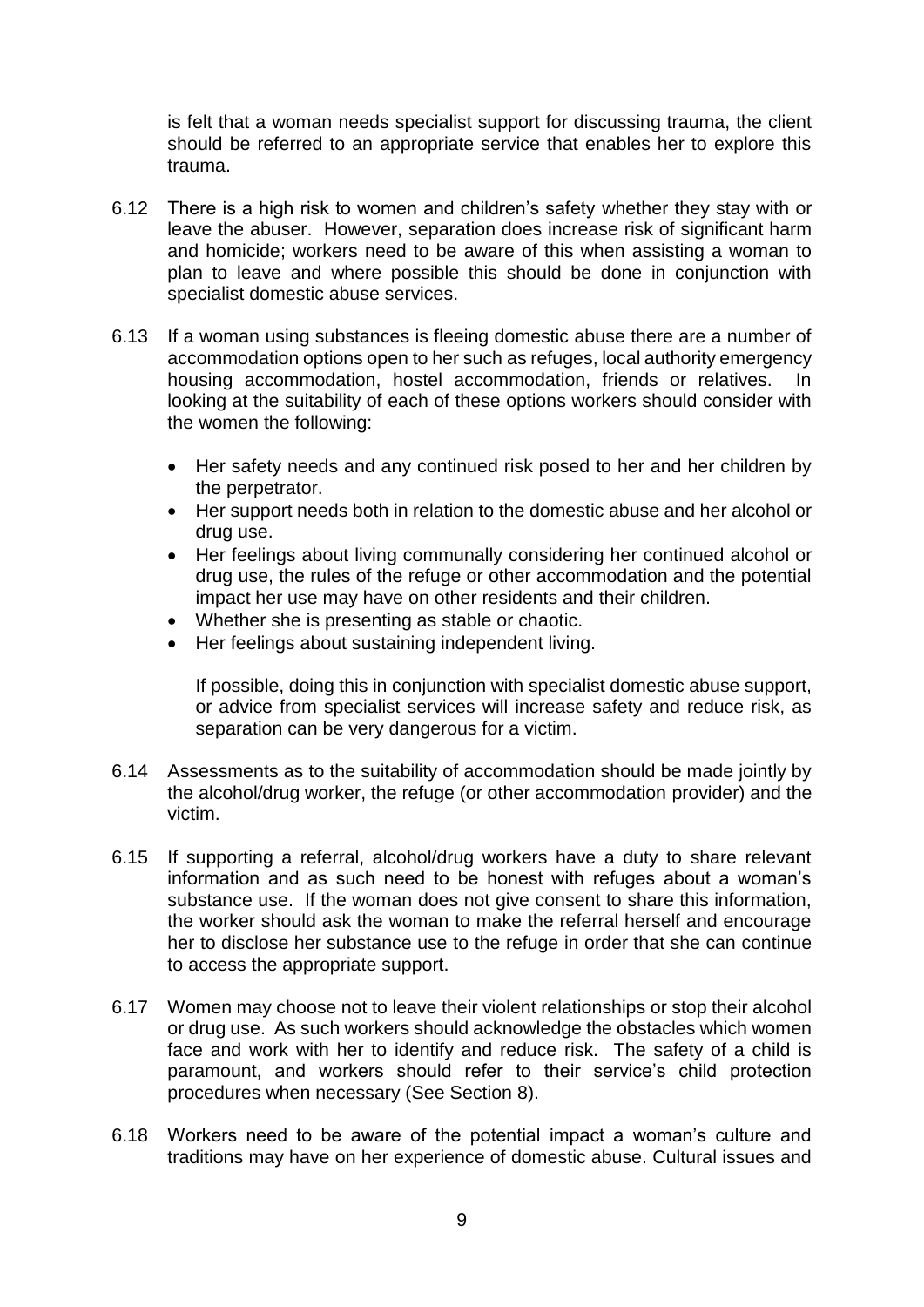potential racism may also exacerbate a woman's isolation when resettling into a new community.

- 6.19 Abused gay men and women may also face added victimization by a homophobic community, legal system, or service providers. Perpetrators may use additional control mechanisms such as the threat of 'outing' (disclosure of his/her sexuality to family members, friends, employers, community etc.) or by reinforcing fear of homophobia.
- 6.20 A woman's need to survive may conflict with alcohol and drug interventions. Constant review of support plans is essential. Returning to or staying in an abusive relationship may be a prediction of relapse.
- 6.21 Workers should be aware that the perpetrator might attempt to prevent contact and use increased threats and abuse to prevent a woman accessing support.
- 6.22 Partners should not be invited to participate in a woman's support plan if abuse has been disclosed or is suspected.
- 6.23 Providing support to pregnant drug users is crucial. It can be a daunting and worrying time for a drug user who is pregnant. Pregnancy may be a time when a drug user wants to do something about her drug use. Research shows that pregnant drug users are often late bookers for antenatal care, poor attenders at antenatal care, have smaller babies and deliver early, suffer increased levels of physical, mental and psychological health problems and have a higher incidence of involvement with Safeguarding systems. Any treatment needs to be in conjunction with ante natal care.

#### <span id="page-9-0"></span>**7.0 Working with perpetrators - Substance misuse services**

- 7.1 Agencies should be pro-active in identifying domestic abuse including implementing routine screening. Therefore alcohol/drug workers should automatically ask about possible abuse at the assessment stage. Perpetrators may not acknowledge their abusive behaviour at assessment but may wish to receive assistance with their behaviours later once they trust the worker.
- 7.2 A male perpetrator should address his substance use and carry out work on his abusive attitudes and expectations of women. Addressing the substance use alone will not stop his abuse towards women. It is therefore important that alcohol and drug workers access appropriate training regarding working with perpetrators.
- 7.3 Men who abuse their partners believe that their use of control and violence and is justified and expect to get away with it. It is intentional behaviour that abusers seek to benefit from. Perpetrators will want to deny, blame, and minimise their abuse. Staff should be aware of not colluding with the perpetrator.
- 7.4 The perpetrator should be held accountable for his abuse against his partner and children. He should be supported to acknowledge this by exploring his beliefs about women and relationships and the intentions behind his abuse.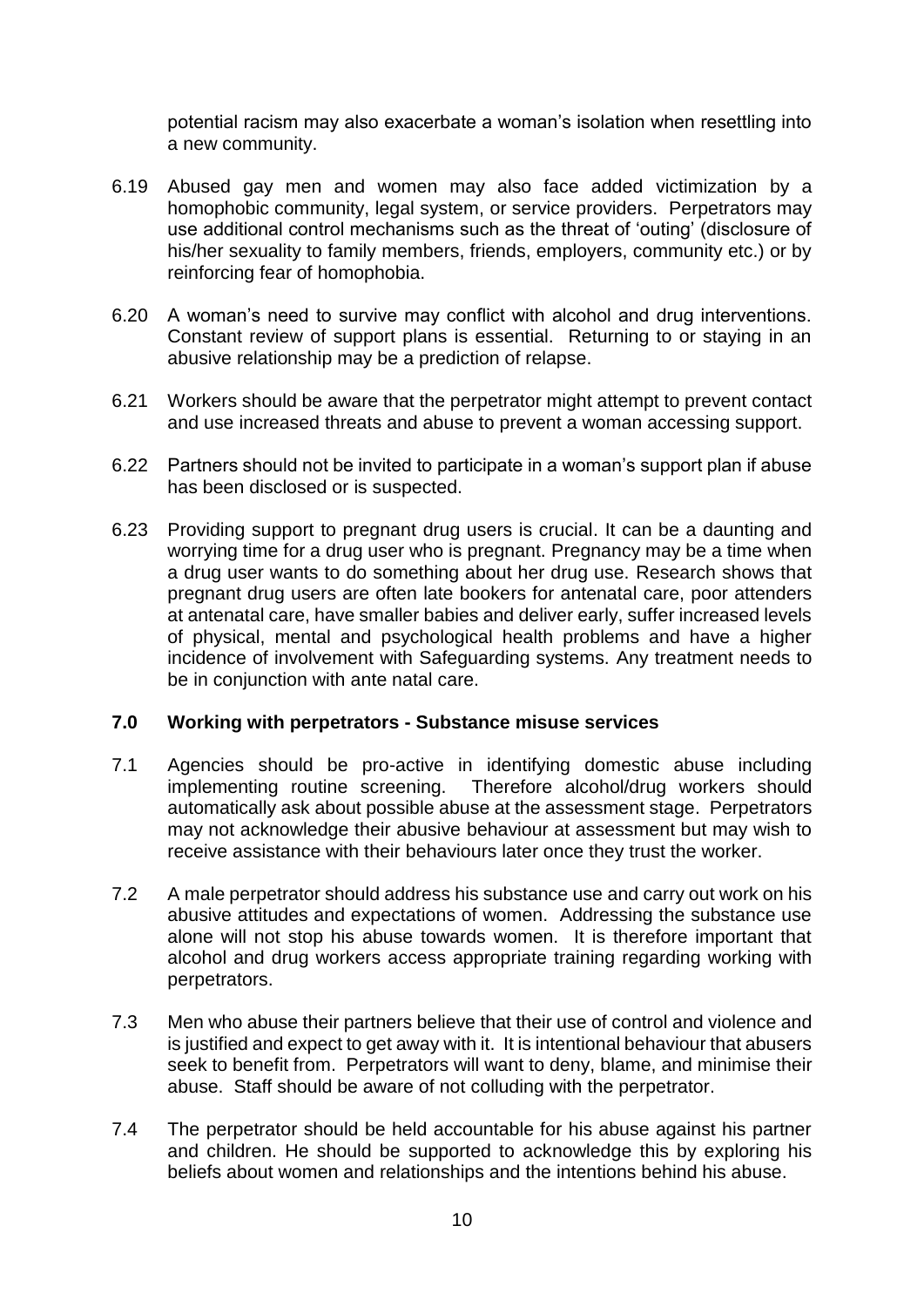- 7.5 Although alcohol and drugs do not cause abuse, workers should be aware that abuse may increase when men are withdrawing from drugs or alcohol and they therefore need to pay close attention to the increased danger in which women partners and children may be placed.
- 7.6 Men who perpetrate domestic abuse generally seek help when they are under pressure or when they feel that they are losing the control of the situation. For example, when his partner has left him or when social services the police or the courts are involved. This is not genuine motivation for change no matter how convincing they might present themselves.
- 7.7 If a woman and her abusive partner are both receiving substance use treatment, the male perpetrator should be given a different worker to his partner. Abusers may try and sabotage this work so it should be carefully planned and managed so that workers maintain good working relationships with each other.
- 7.8 Couples/mediation work is not an appropriate setting in which to address men's abusive behaviour towards women. Research shows that men continue to assert their control in 'couples' settings; this can further dis-empower women and give the abuser more control. Couples work should not take place except after a man completing a perpetrator programme and after a suitable period of non-abuse and only where the woman feels able to freely enter into couple's work.
- 7.9 Anger management courses are not helpful as domestic abuse is not about anger but about asserting power and control. Anger management techniques can sometimes assist a perpetrator to further exert power and control. Anger management also assumes that the survivor has somehow provoked anger and this is not helpful when working with survivors on not blaming themselves for their partners' behaviour.
- 7.10 Workers should consider the need to alert other professionals of an abusive relationship. When working with a perpetrator it is helpful to share with other agencies involved and with his partner information about your work with him. This would need to be done with the perpetrator's knowledge and agreement.
- 7.11 Workers should use their risk assessments and professional experience to determine how safe they feel to work with and challenge the perpetrator. If a worker feels unsafe, they should talk to their line manager about how to manage the case. Workers should be aware that if they are afraid then that is how the woman and children may be feeling.
- 7.12 Substance Misuse services will be informed of cases held at MARAC, and will be expected to provide relevant information on those they are working with, that are due to be held at MARAC, and to action relevant recommendations from MARAC in order to prevent further harm.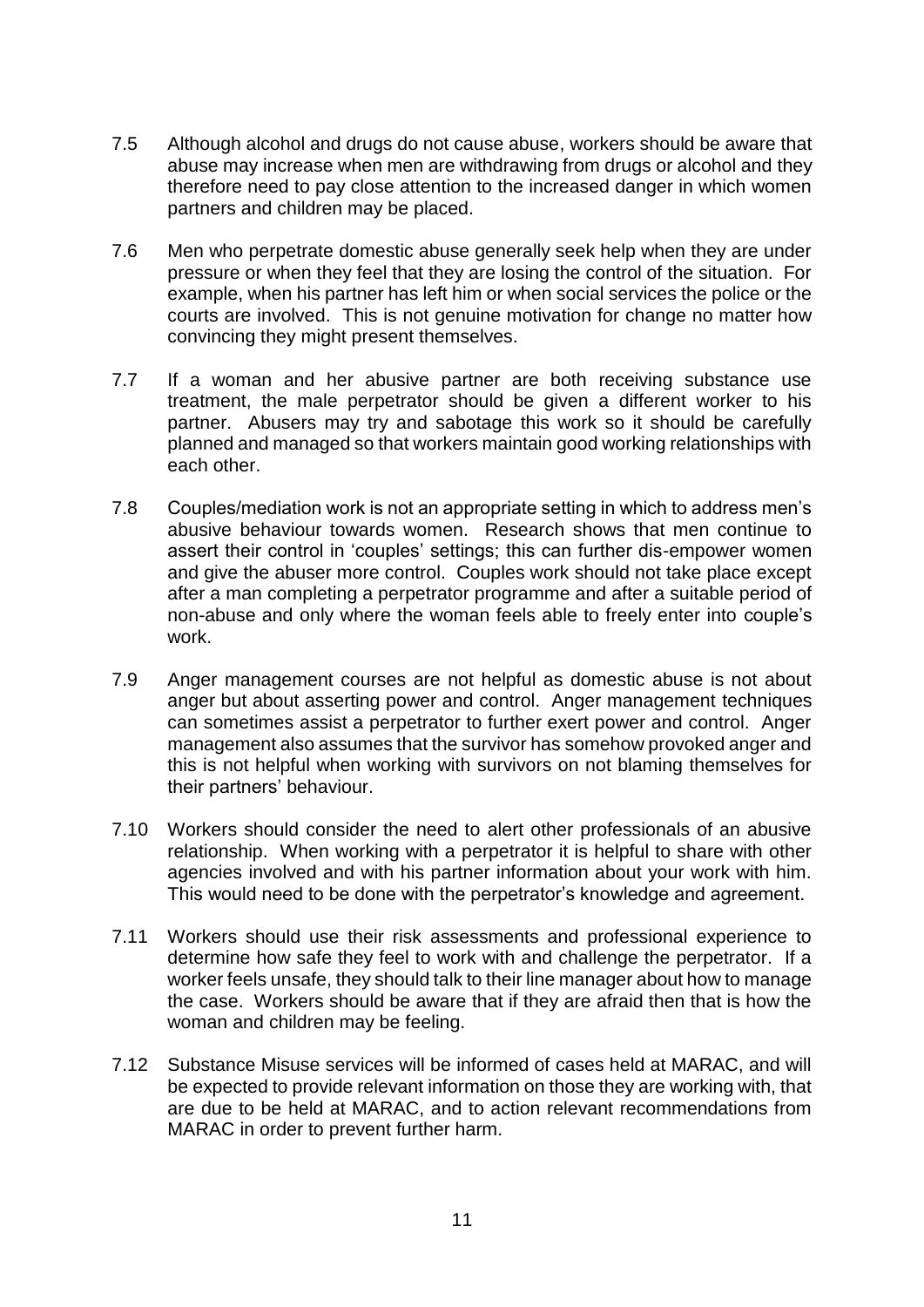- 7.13 The Perpetrator Panel is a multi-agency group focusing on the highest risk perpetrators, working to reduce harm as much as possible in partnership. Therefore, as with MARAC there is an expectation that relevant information will be shared, and actions taken on as appropriate.
- 7.14 Behavioural Signs May Include:
	- Anger, depression and blaming of their partner about child contact arrangements.
	- Negative comments made by the abuser about their partner or women in general
	- Repeated injuries/scratches/bite marks/bruised knuckles/injuries to wrists and forearms
	- Uncharacteristic moods and depression
	- An obsession with time and an avoidance of socialising
	- Constant text messaging or telephoning a partner
	- Sexual jealousy or possessiveness
	- Recent mental ill-health relating to violence
- 7.15 Indirect Disclosure
	- Indirect disclosure of perpetrating domestic abuse may come to light:
	- A direct allegation from the victim/survivor
	- An allegation from a third party
	- Notification by the police or MARAC
- 7.16 Direct Disclosure
	- Some perpetrators may identify their abusive behaviour directly and ask for help to deal with their violence. This is likely to have been prompted by a crisis such as a particularly serious assault, an arrest, or an ultimatum from the abused partner.
- 7.17 Responding to Perpetrators
	- Engaging with perpetrators of abuse in a positive, respectful way does not mean excusing the abuse and can help to increase safety and save lives
	- Listen and thank them for being brave for disclosing and for beginning to take responsibility for their behaviour.
	- Be clear that abuse is always unacceptable and that it may constitute criminal behaviour.
	- Be clear that abusive behaviour is a choice.
	- Be respectful but do not collude.
	- Be positive, it is possible for perpetrators to change if they recognise that they have a problem and take steps to change their behaviour.
	- Be aware that on some level the perpetrator may be unhappy about their behaviour.
	- Make enquires as to who the victim is; their name, age, gender, whereabouts, living situation, if they have any disabilities / illnesses and explore the abuse in more detail if safe and appropriate to do so.
	- Be aware and tell the perpetrator that children are always negatively affected by living with domestic abuse, whether they have witnessed it directly or not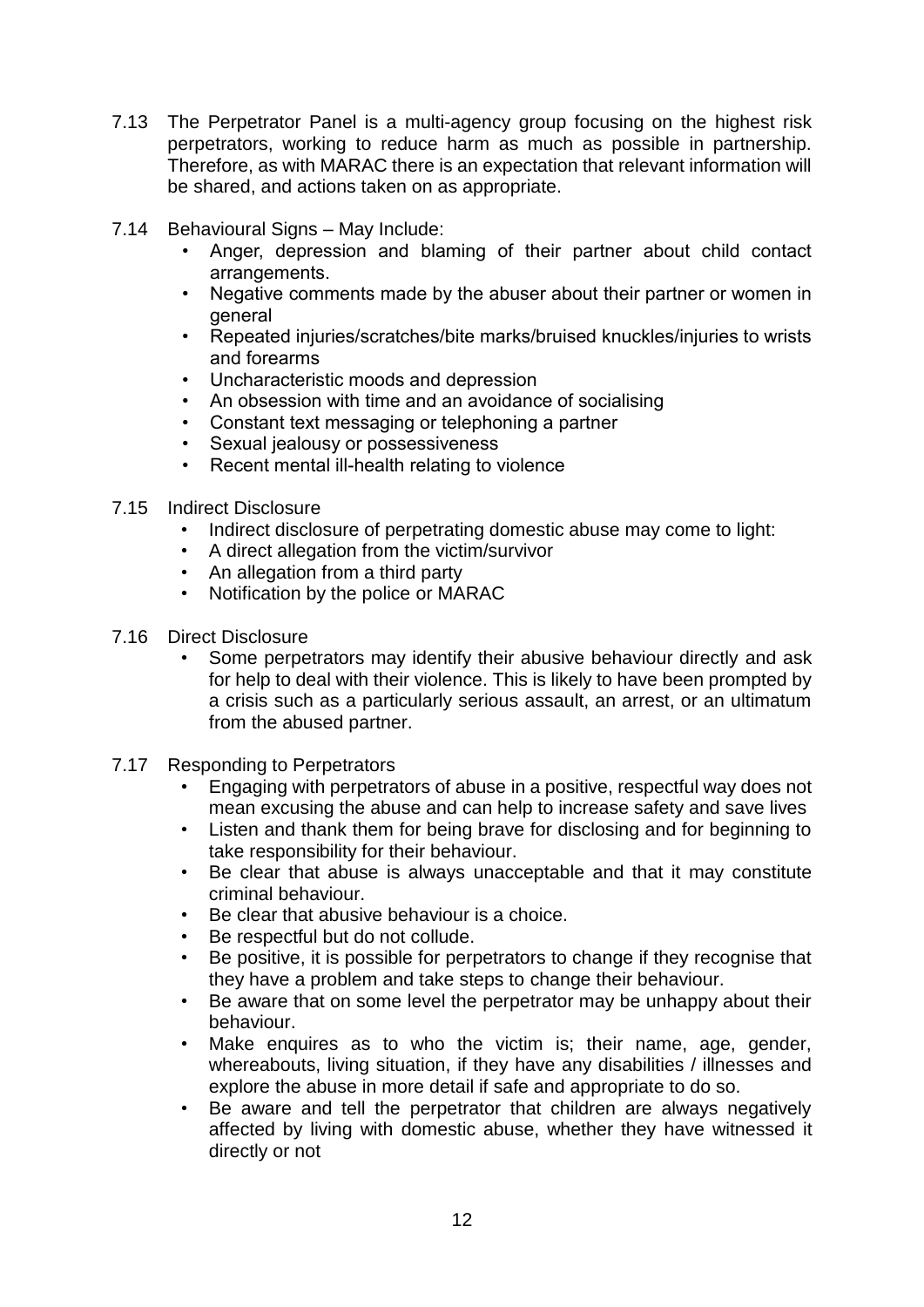- Be aware, and convey to the perpetrator, that domestic abuse is about a range of controlling behaviours, not just physical violence.
- Be aware of the likely costs to the perpetrator of continued abuse (arrest/loss of relationship/impact on children)
- If the perpetrator is in a "position of trust" working with adults with care and support needs or children, you must immediately report the disclosure to the LADO and appropriate Safeguarding Lead.
- Signpost the perpetrator to services that can help them, such as the Respect Helpline

### <span id="page-12-0"></span>**8.0 Working with victim-survivors who use substances - Refuges and specialist domestic abuse outreach services**

- 8.1 Best practice works from the principle that women who use substances should have equity of service. As mentioned previously, problematic substance misuse can be a common way for the victim-survivor to cope with past trauma, including domestic abuse. As such, refuges should assess all referrals on an individual basis to determine whether refuge accommodation is appropriate for a woman who has alcohol or drug issues. Assessment criteria should be based on the stability of the woman, the needs of the woman and the needs of the refuge and its residents, rather than on the woman's alcohol or drug use alone.
- 8.2 Any refuge or domestic abuse service in the County which accepts a referral from a woman who also has substance use issues should be encouraged to ask the woman for her consent to be referred to substance misuse services and/or other specialist services. (Appendix 3).
- 8.3 Refuges and other domestic abuse services can also use substance misuse services for consultation and advice on any matters relating to women and substance use.
- 8.4 Domestic abuse workers should have enough knowledge (through training) to be able to give basic drug / harm reduction information, which should be refreshed every 3 years.
- 8.5 The point at which a woman enters a refuge may not be the right time for her to stop her substance use. Refuges should therefore work to empower women who have substance use issues by *asking* what a woman wants, rather than *telling* her she must stop her drug use.
- 8.6 Refuges need to be clear about the legal implications of drug use / intoxication in the refuge. This should be stated in license agreements. It is not expected that staff in refuges would be conducting drug testing.
- 8.7 Workers should prioritise personal safety issues, conduct risk assessments and work within the legal framework when supporting women within refuge or in an outreach setting (Appendix 4).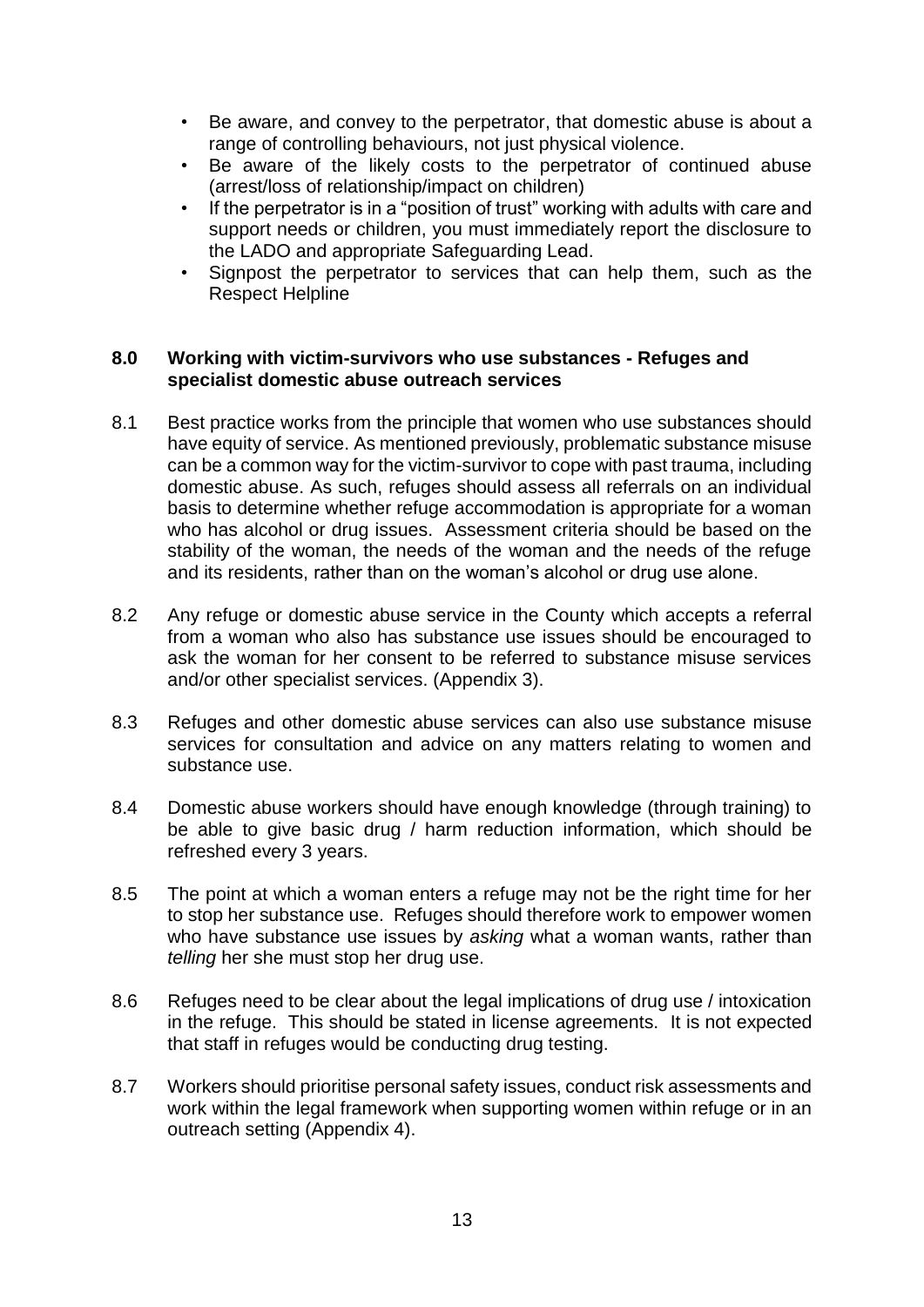- 8.8 Refuges have a duty to ensure that women fleeing domestic abuse who also have substance use issues are not discriminated against by other women staying in the refuge.
- 8.9 Domestic abuse outreach, floating support and resettlement services should build good links with drug and alcohol services to work jointly to support victimsurvivors where there is problematic drug or alcohol use.
- 8.10 When refuges or other domestic abuse services are supporting women who have substance use issues, who also have children, a referral (with consent) should be made to young carers groups in order to offer the children support around their parent's substance use (Appendix 3).

#### <span id="page-13-0"></span>**9.0 Multi-agency working**

- 9.1 Substance use and domestic abuse are separate issues which in practice, commonly co-exist. Therefore, it is important that there are joint working arrangements between domestic abuse and substance use services.
- 9.2 A named worker in both domestic abuse and alcohol and drug services should be responsible for attending the appropriate forums and meetings to develop and sustain good working relationships and referral networks across the sectors. This will also ensure that services have access to up to date information and advice.
- 9.3 Alcohol/drug workers should have a comprehensive knowledge of domestic abuse support services in the area.
- 9.4 Domestic abuse services should have a comprehensive knowledge of alcohol and drug services; what they provide and their referral process.
- 9.5 Victim-survivors should be proactively supported to access services.
- 9.6 Multi-agency risk assessment and action planning for those most at risk of DVrelated homicide is available via Cambridgeshire's Multi-Agency Risk Assessment Conferences (MARACs). The aim of the MARAC is to reduce risk, whilst ensuring the safety of those affected by domestic abuse through a multiagency, holistic plan. Referrals to the MARACs are made using the Domestic Abuse Stalking and Harassment Risk Indicator (DASH RI).
- 9.7 Working closely with the sexual health elements of the service, a lead recovery worker should ensure that links are made with the sex industry and with agencies dealing with domestic abuse. These agencies include Women's Aid, the police and probation services. Sex workers include both men and women and their work is often hidden. A high proportion of sex workers do not voluntarily disclose their work to service providers due to stigmatisation and the partly criminalised nature of their work. To reach out and encourage sex workers into services workers should work with other projects locally and nationally and seek to engage other sex workers to publicise services and provide peer support and education. The lead recovery worker in this area must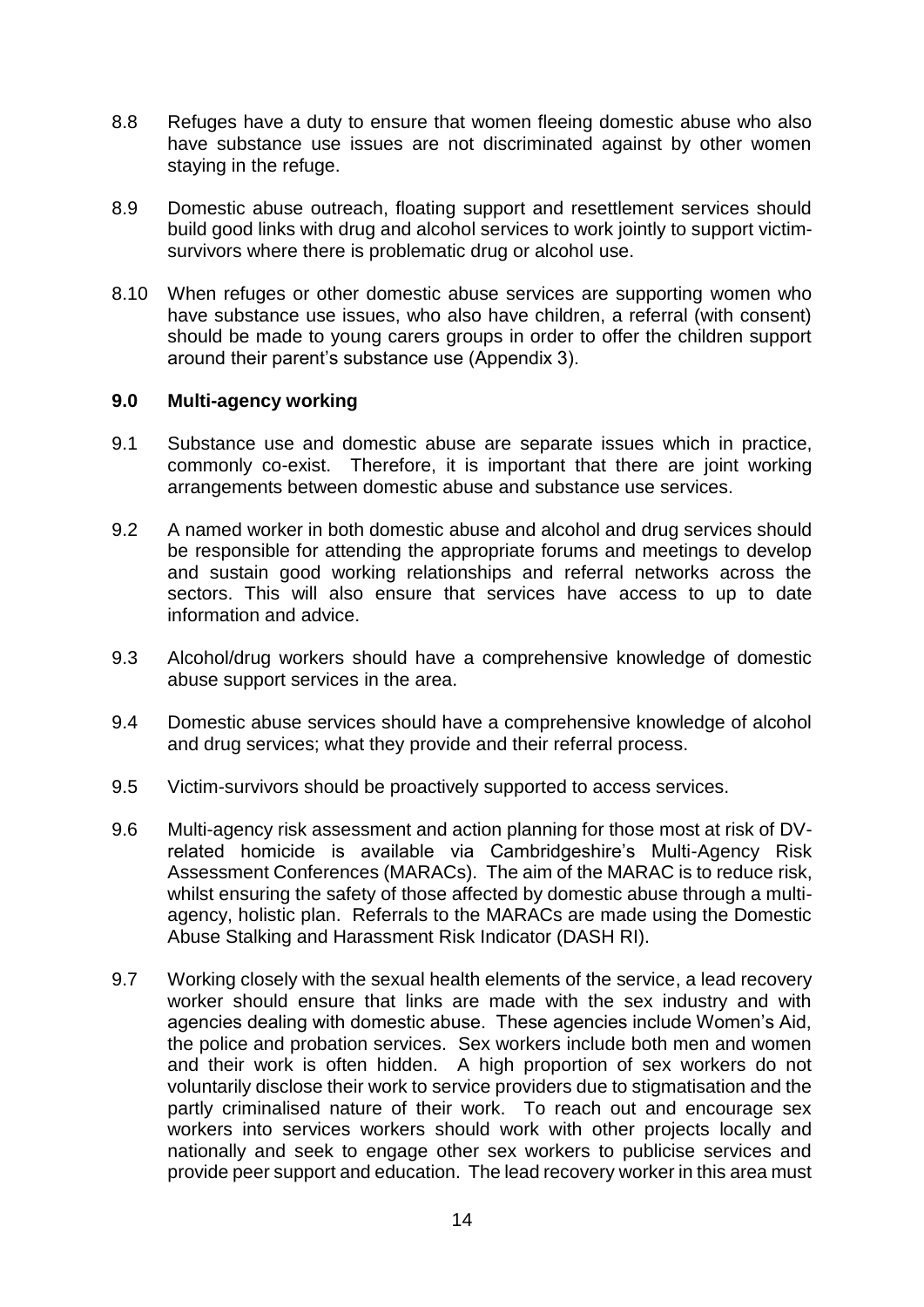be skilful at constructing a network of contacts and building trust. Training and support for this worker should focus on this area of professional development.

### <span id="page-14-0"></span>**10.0 Training and Awareness**

- 10.1 All alcohol and drug workers should receive training on domestic abuse, including basic awareness training, assessment, interview skills, interventions, and local resources.
- 10.2 All domestic abuse workers should receive training on substance use, including basic awareness training, assessment, interview skills, interventions and local resources as well as parental substance misuse and safeguarding children.
- 10.3 All alcohol and drug services should access the Cambridgeshire and Peterborough Domestic Abuse and Sexual Violence website regularly for professional guidance and updates [www.cambsdasv.org.uk](http://www.cambsdasv.org.uk/)
- 10.4 The service should display relevant posters in each service site reception area and all counseling rooms aimed at both the survivors and perpetrators of Domestic Abuse.
- 10.5 The service should ideally identify Domestic Abuse Champions from amongst the staff team, a MARAC Lead and a Perpetrator Panel Lead.

### <span id="page-14-1"></span>**11.0 Appendices**

- Safety Planning
- Domestic Abuse Services in Cambridgeshire & Peterborough
- Substance Misuse Services in Cambridgeshire & Peterborough
- NICE Domestic Abuse Quality Standards

### <span id="page-14-2"></span>**12.0 Contacts**

For further information please contact: Vickie Crompton & Julia Cullum, Domestic Abuse and Sexual Abuse Partnership Manager, **[Vickie.crompton@cambridgeshire.gov.uk](mailto:Vickie.crompton@cambridgeshire.gov.uk)** Julia.cullum@cambridgeshire.gov.uk

Public Health Leads for Substance Misuse **[Susie.talbot@cambridgeshire.gov.uk](mailto:Susie.talbot@cambridgeshire.gov.uk)** [Joseph.keegan@cambridgeshire.gov.uk](mailto:Joseph.keegan@cambridgeshire.gov.uk)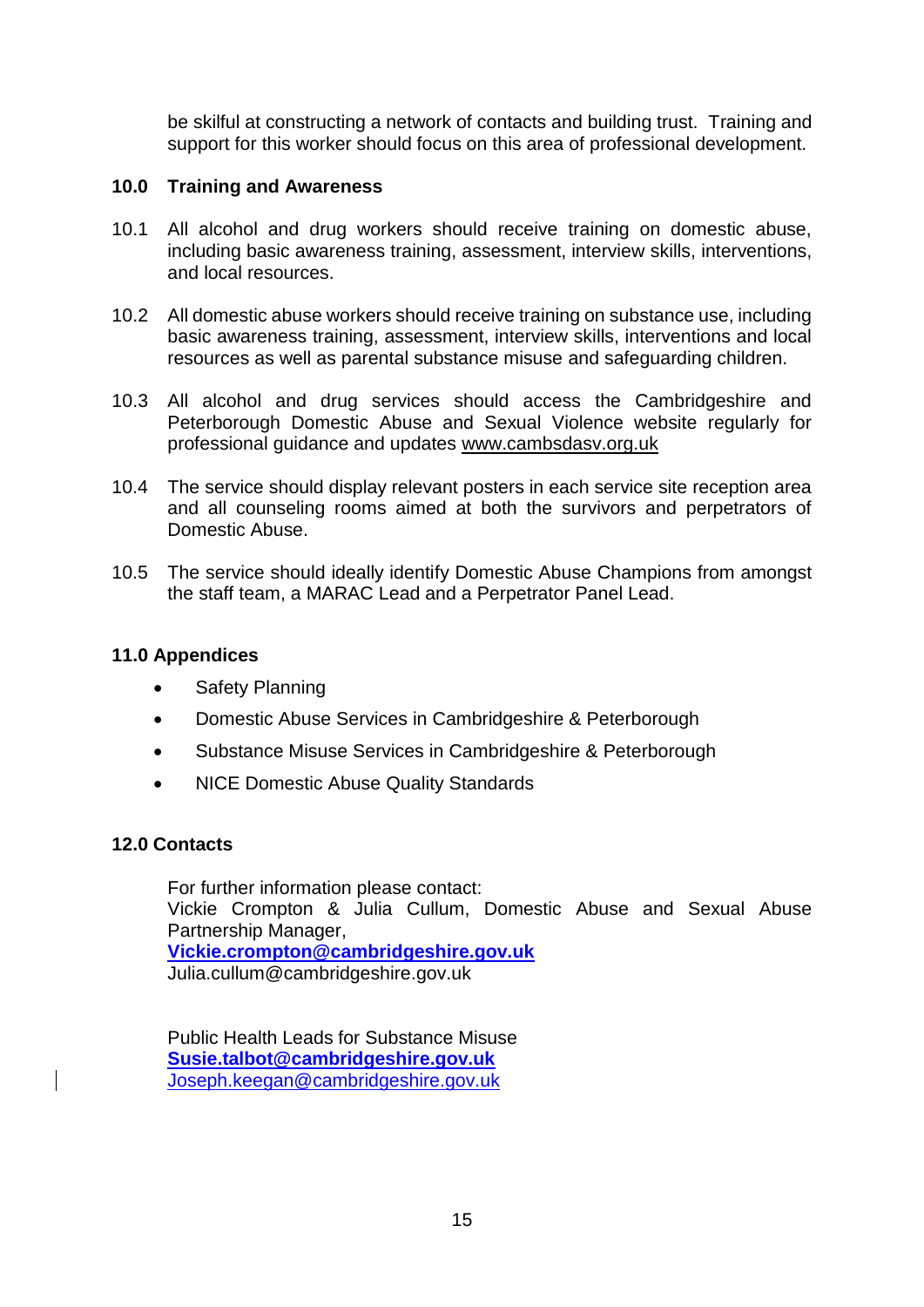# **Appendix 1**

### SAFETY PLANNING

<span id="page-15-1"></span><span id="page-15-0"></span>Workers should assist women to maximise their safety, both in terms of their experience of domestic abuse and their substance use. Workers need to be able to help a woman explore her options and access specialist advice and information such as legal advice.

# **During violent incidents**

Workers should talk to women about strategies for increasing their safety during a violent incident:

- Think about how to get out safely; what doors, windows could be used?
- Keep purse / keys ready to leave quickly.
- Think about telling a neighbour about the abuse and request they call the police if they hear suspicious noises coming from the house.
- Teach the children (if appropriate) how to use the telephone to contact the police.
- Agree a code word with the children so they know to call for help or leave the house.
- Think in advance where you will go if you need to leave in a hurry.
- If you think he is going to become violent try to move into a space that is low risk. Try to avoid bathroom, kitchen, garage or rooms without access to an outside door.
- If possible, leave money, spare set of keys, copies of important documents with a neighbour or friend.
- Know the National Domestic Violence Helpline 24-hour free phone helpline number – 0808 2000 247.
- Review safety plan on a regular basis.
- Rehearse escape plan and if appropriate practice it with children.

# **Planning to leave**

If a woman is thinking of leaving, the worker should discuss with her which other parts of the city/country where she might be unsafe (e.g. near his place of work or where his family or friends live).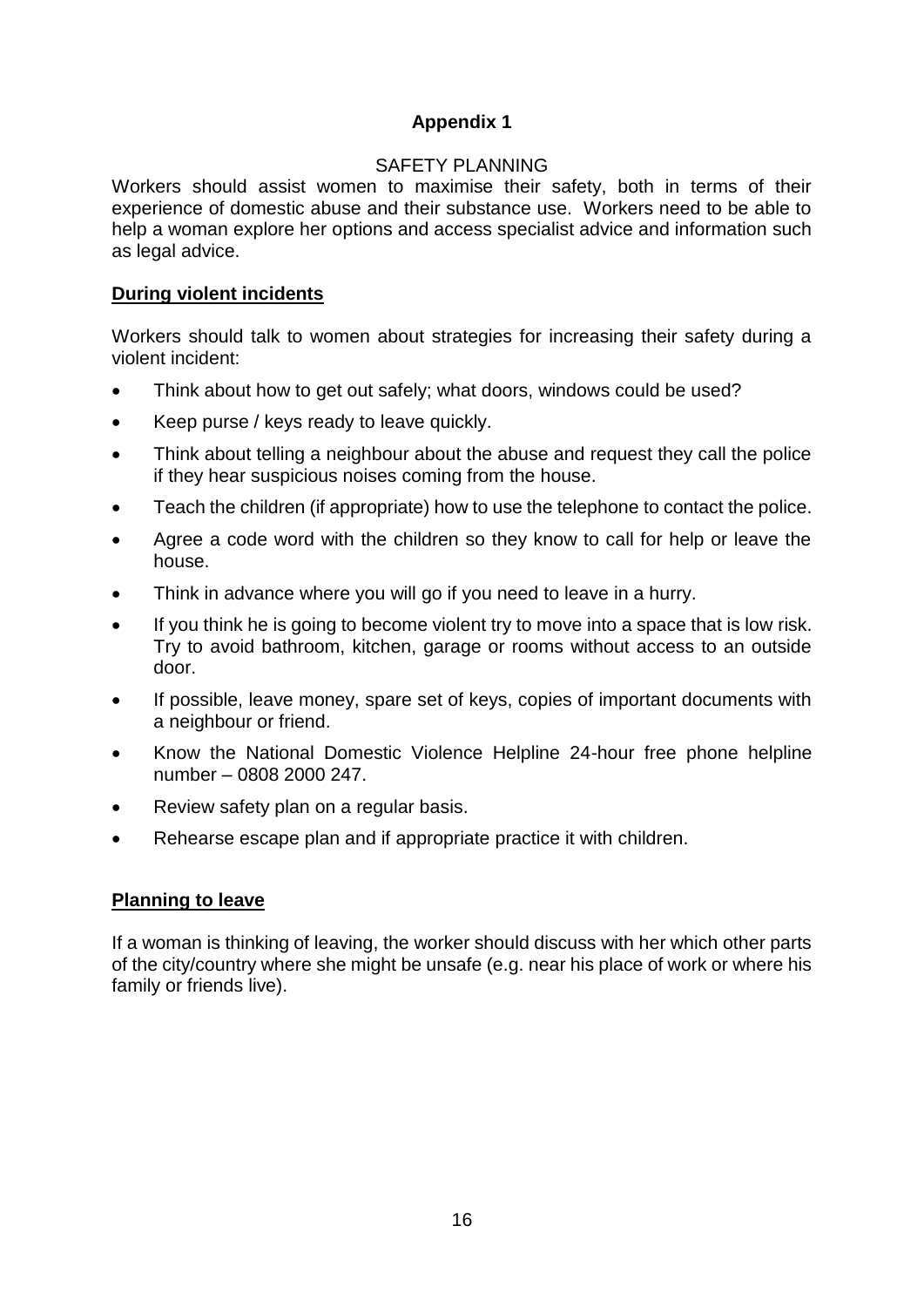The following items would be useful for a woman to take with her when she decides to leave:

- Clothes for herself and the children
- Towels and toiletries
- A favorite toy
- Benefit books, bank books and other forms of identification
- National insurance number
- Birth certificates
- House documents (mortgage / rent details)
- Passport/visas and related documentation
- Address book / useful telephone numbers
- Photographs / sentimental items
- Set of keys to the house
- Money, cheque book, credit cards
- Children's medical / school records

When a woman is ready to leave, the worker should assist her to access appropriate accommodation. Workers and women can get immediate advice and assistance via the National Domestic Violence Helpline 24-hour helpline on: 0808 2000 247

### **Safety in a victim's own home**

Women usually have the right to stay in their home, whether it is rented or owneroccupied. In Local Authority or Housing Association housing domestic abuse may be a breach of tenancy conditions and the perpetrator may be evicted. If a woman chooses not to leave her home, there are a range of options open to her under Civil and Criminal law.

Workers should assist the woman to access specialist housing advice and assistance; the Local Authority housing department can provide details of local services and will work with owner occupiers and tenants of Housing Associations and the private sector as well as their own tenants.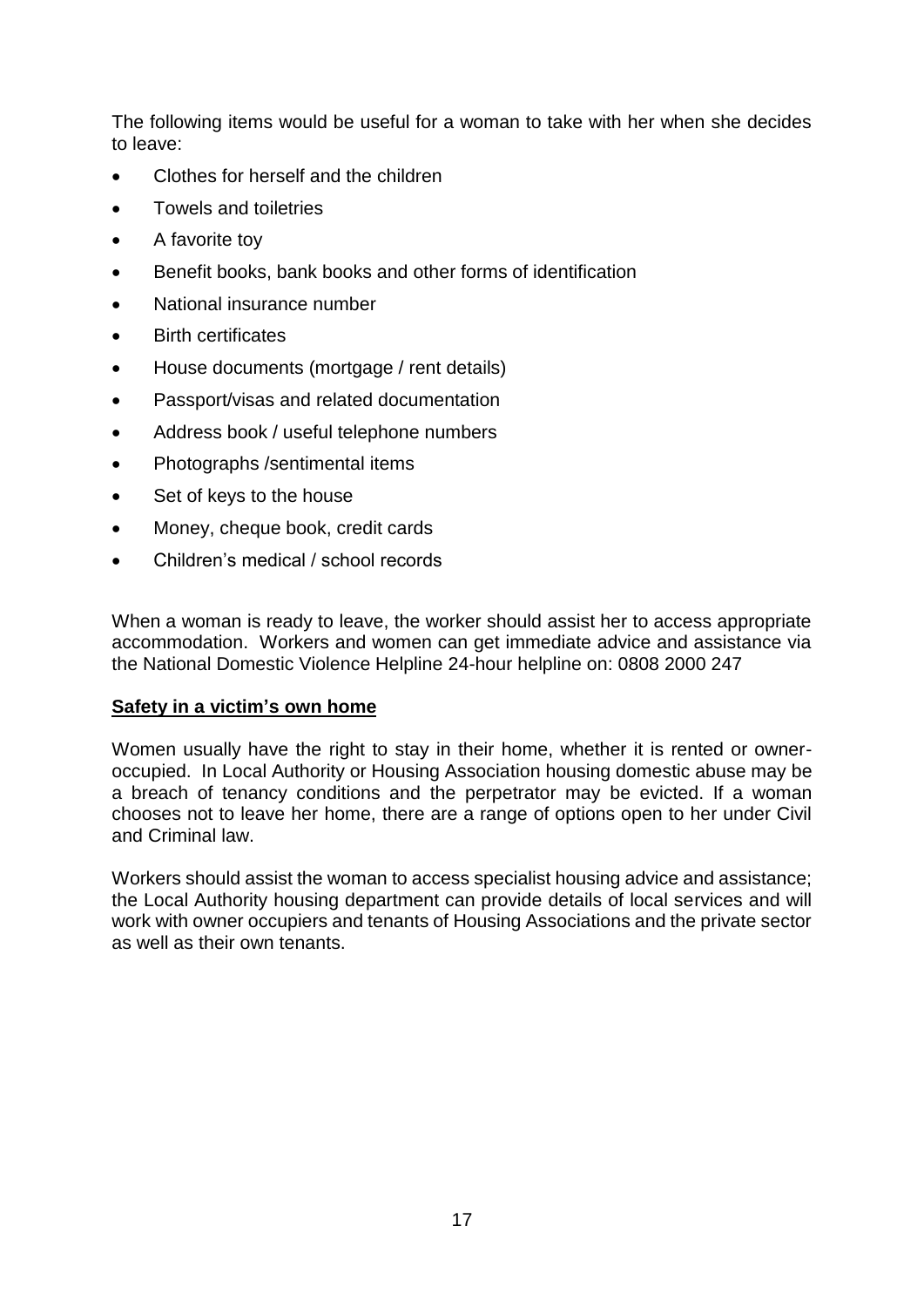# **Appendix 2**

# DOMESTIC ABUSE SERVICES

<span id="page-17-1"></span><span id="page-17-0"></span>All substance misuse services should access the Cambridgeshire and Peterborough Domestic Abuse and Sexual Violence Partnership website for up to date details of local services and guidance for professionals

- Cambridgeshire & Peterborough Domestic Violence & Sexual Abuse Partnership [www.cambsdasv.org.uk](http://www.cambsdasv.org.uk/)
- National Domestic Violence Helpline 24hr free phone 0808 2000 247 or text phone 0808 800 0341<http://www.nationaldomesticviolencehelpline.org.uk/>
- Cambridgeshire Constabulary 101
- Cambridge Women's Aid (City/South/East) 01223 361214 [www.cambridgewa.org.uk](http://www.cambridgewa.org.uk/)
- Refuge (Fenland/Hunts/Peterborough) 07787 255821 [www.refuge.org.uk](http://www.refuge.org.uk/)
- Peterborough **Women's** Aid 08454 103123 <http://www.peterboroughwomensaid.co.uk/>
- Cambridge Rape Crisis 01223 245888 [www.caprcp.org.uk](http://www.caprcp.org.uk/)
- Peterborough Rape Crisis 01733 852578 [www.caprcp.org.uk](http://www.caprcp.org.uk/)
- The Elms Sexual Assault Referral Centre 0800 193 5434 [www.theelmssarc.org](http://www.theelmsarc.org/) • Victim a & Witness Hub 0800 781 6818 [https://www.cambsvictimservices.co.uk/support-for-victims/victims-and](https://www.cambsvictimservices.co.uk/support-for-victims/victims-and-witness-hub)[witness-hub](https://www.cambsvictimservices.co.uk/support-for-victims/victims-and-witness-hub)
- IDVA Service Duty Service for Professionals idva.referrals@Cambridgeshire.gov.uk
- Hourglass (formerly Action on Elder Abuse) 0808 801 8141 [www.wearehourglass.org](http://www.wearehourglass.org/)
- Men's Advice Line **0808 801 0327** [www.mensadviceline.org.uk](http://www.mensadviceline.org.uk/)
- Karma Nirvana (victims of honour crimes) **0800 5999247**  <http://www.karmanirvana.org.uk/>
- Galop (LGBT support) **0300 999 5428** <http://www.galop.org.uk/>
- The Respect Phoneline **0808 802 4040** [www.respectphoneline.org.uk](http://www.respectphoneline.org.uk/) (For domestic violence perpetrators)

# **GENERAL SUPPORT FOR CHILDREN AND YOUNG PEOPLE**

# **Centre 33 - Young Carers Project**

Centre 33 provides a range of services for 8-18 year olds Young Carers. The Centre works to the Princes Royal Trust definition of a Young Carer. Support is free and confidential.

Tel: 0333 414 1809

E-mail[:youngcarers@centre33.org.uk](mailto:youngcarers@centre33.org.uk) Website: [www.centre33.org.uk](http://www.centre33.org.uk/)

# **Carers Trust Cambridgeshire**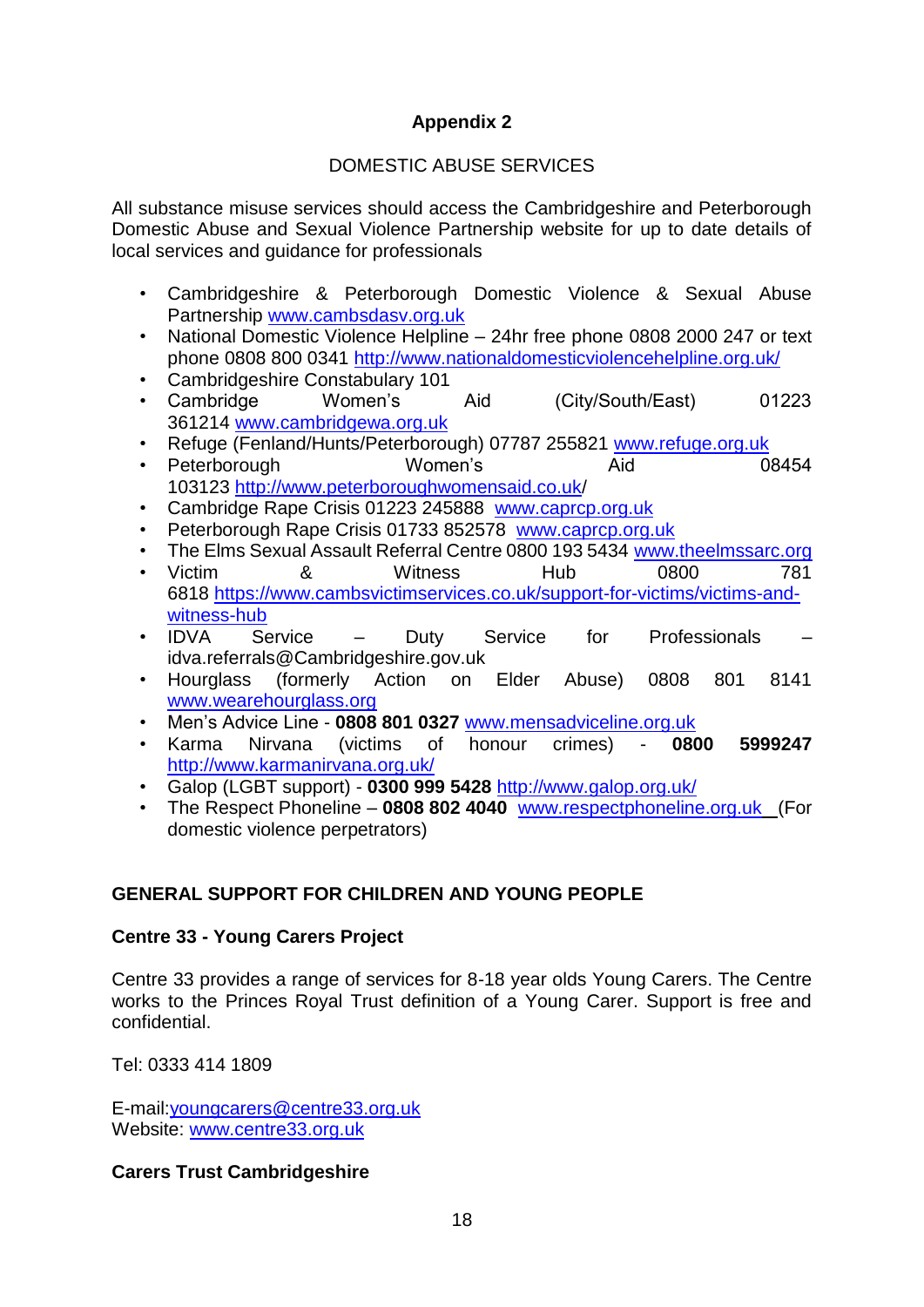[Carer's Trust Cambridgeshire](https://www.carerstrustcpn.org/support/make-yc-yac-referral) provide support for adult and young carers and families throughout Cambridgeshire.

Tel: 0345 241 0954 or 01480 499090

<span id="page-18-0"></span>Email: [hello@caringtogether.org](mailto:hello@caringtogether.org) Website: [www.caringtogether.org/contact-us](http://www.caringtogether.org/contact-us)

## **Appendix 3**

## SUPPORT FOR PEOPLE WITH SUBSTANCE MISUSE ISSUES

## <span id="page-18-1"></span>**Support for Children and Young People with Drugs and Alcohol Issues**

## **Cambridgeshire Adolescent Substance Use Service (CASUS)**

This service is available to with young people and their families who have drug and alcohol concerns, issues or problems and live in Cambridgeshire. Room 17, Newtown centre Nursery Road **Huntingdon** PE29 3RJ Huntingdon: 01480 415278 Cambridge: 01223 214614

### **Support for Adults with Drugs and Alcohol Issues**

### **CGL Drug & Alcohol Treatment Service**

Offers a full range of services to those affected by their own or someone else's drug misuse in Cambridgeshire:

Open access services including advice, information, needle exchange and other harm reduction advice and support; this is available by drop in or appointment. Other services are available following an assessment to determine needs, which may include counselling, substitute prescribing and other community and inpatient interventions. Inclusion also run an accredited Volunteer programme; Outreach team; Support for families and carers.

CGL 24-hour helpline number: 0300 555 0101

cambridgeshirereferrals@cgl.org.uk

|                      | Mill House, Brookfields Hospital<br>Site, 351 Mill Road, Cambridge, |               |
|----------------------|---------------------------------------------------------------------|---------------|
| <b>CGL Cambridge</b> | CB <sub>1</sub> 3DF                                                 | 0300 555 0101 |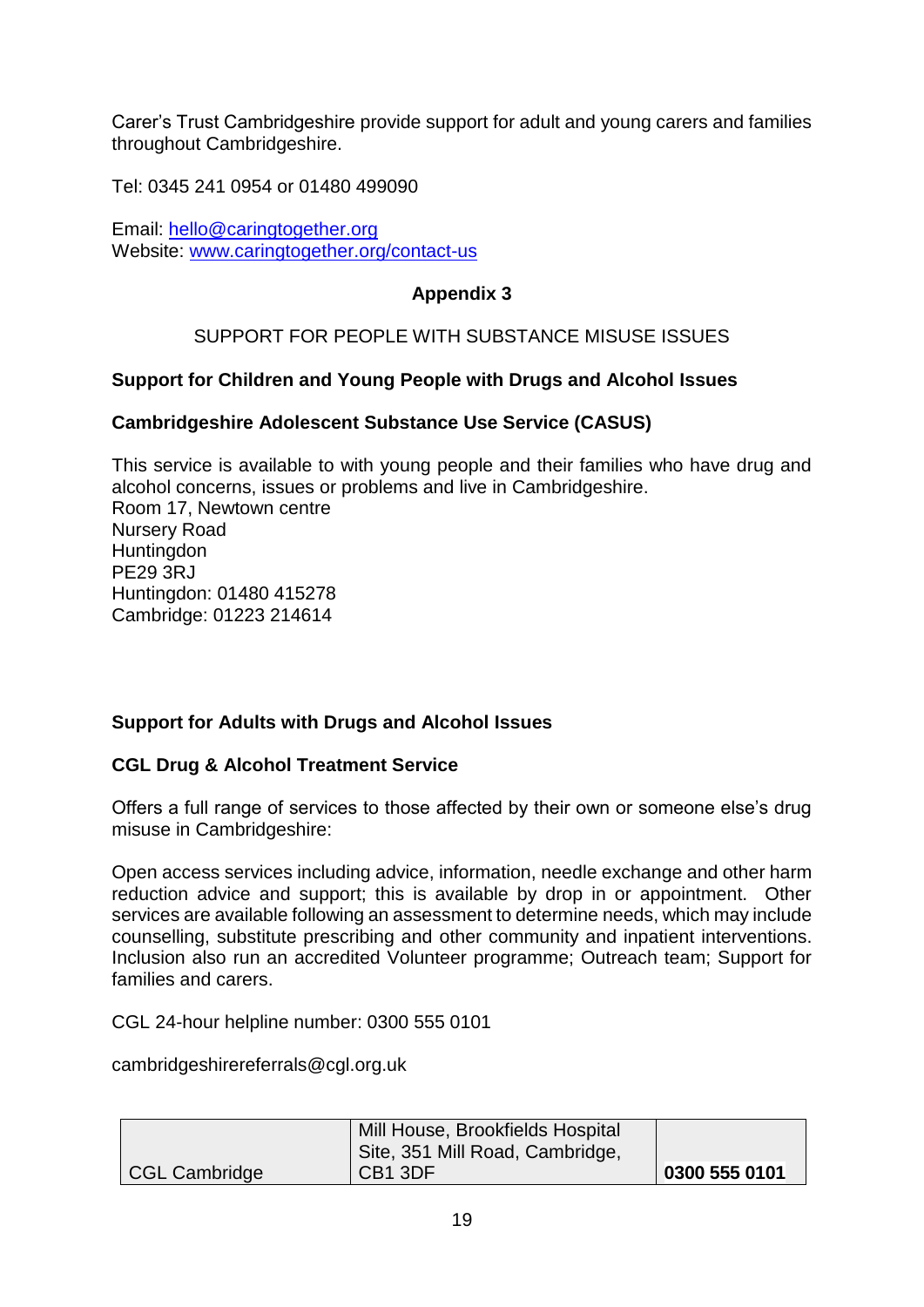| CGL Huntingdon | Hartford House, 2 Hartford Road,<br>Huntingdon, PE29 3PB | 0300 555 0101 |
|----------------|----------------------------------------------------------|---------------|
| CGL Fenland    | Inspiration House, Church<br>Terrace, Wisbech, PE13 1BW  | 0300 555 0101 |

### **Aspire**

Aspire is available to provide support for those with substance misuse issues and support for their families and carers within the Peterborough area.

peterborough@cgl.org.uk

| <b>CGL-ASPIRE</b> | 102-104 Bridge Street<br>Peterborough PE1 1DY |                                       |
|-------------------|-----------------------------------------------|---------------------------------------|
|                   |                                               | 01733 895624                          |
|                   |                                               | 24 hour support<br>line: 0800 1114354 |
|                   |                                               |                                       |

# **Appendix 4**

### <span id="page-19-0"></span>NICE QUALITY STANDARD FOR DOMESTIC VIOLENCE AND ABUSE

<span id="page-19-1"></span>The **NICE Quality Standard** for Domestic Violence and Abuse was released on 1st March 2016. The Health and Social Care Act 2012 sets out a clear expectation that the care system should consider NICE quality standards in planning and delivering services, as part of a general duty to secure continuous improvement in quality.

To access the full guidance, please see<https://www.nice.org.uk/guidance/qs116>

Quality statement 1: Asking about domestic violence and abuse People presenting to frontline staff with indicators of possible domestic violence or abuse are asked about their experiences in a private discussion.

Quality statement 2: Response to domestic violence and abuse People experiencing domestic violence and abuse receive a response from level 1 or 2 trained staff.

Quality statement 3: Referral to specialist support services for people experiencing domestic violence or abuse

People experiencing domestic violence or abuse are offered referral to specialist support services.